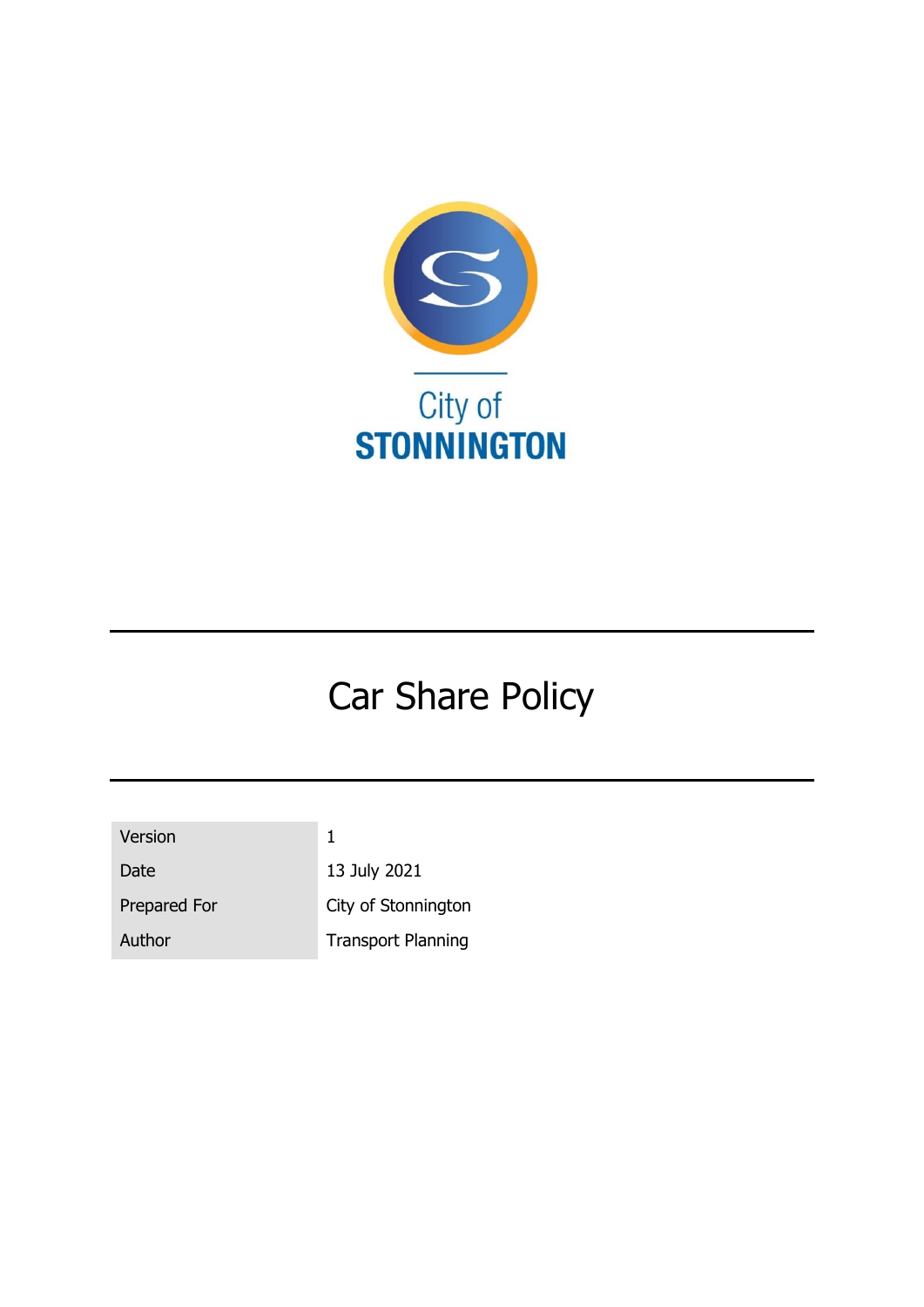### Document History

| <b>Version</b> | <b>Date</b> | <b>Author</b>                    | QA<br><b>Review</b> | <b>Comments</b> |
|----------------|-------------|----------------------------------|---------------------|-----------------|
|                | 13/07/2021  | Principal Transport Planner   NA |                     | <b>NA</b>       |
|                |             |                                  |                     |                 |

### Document Authorisation

| <b>City of Stonnington</b>          |                              |  |  |  |
|-------------------------------------|------------------------------|--|--|--|
| Owner (By Directorate)              | Environment & Infrastructure |  |  |  |
| Date of Initial Adoption by Council | 19/07/2021                   |  |  |  |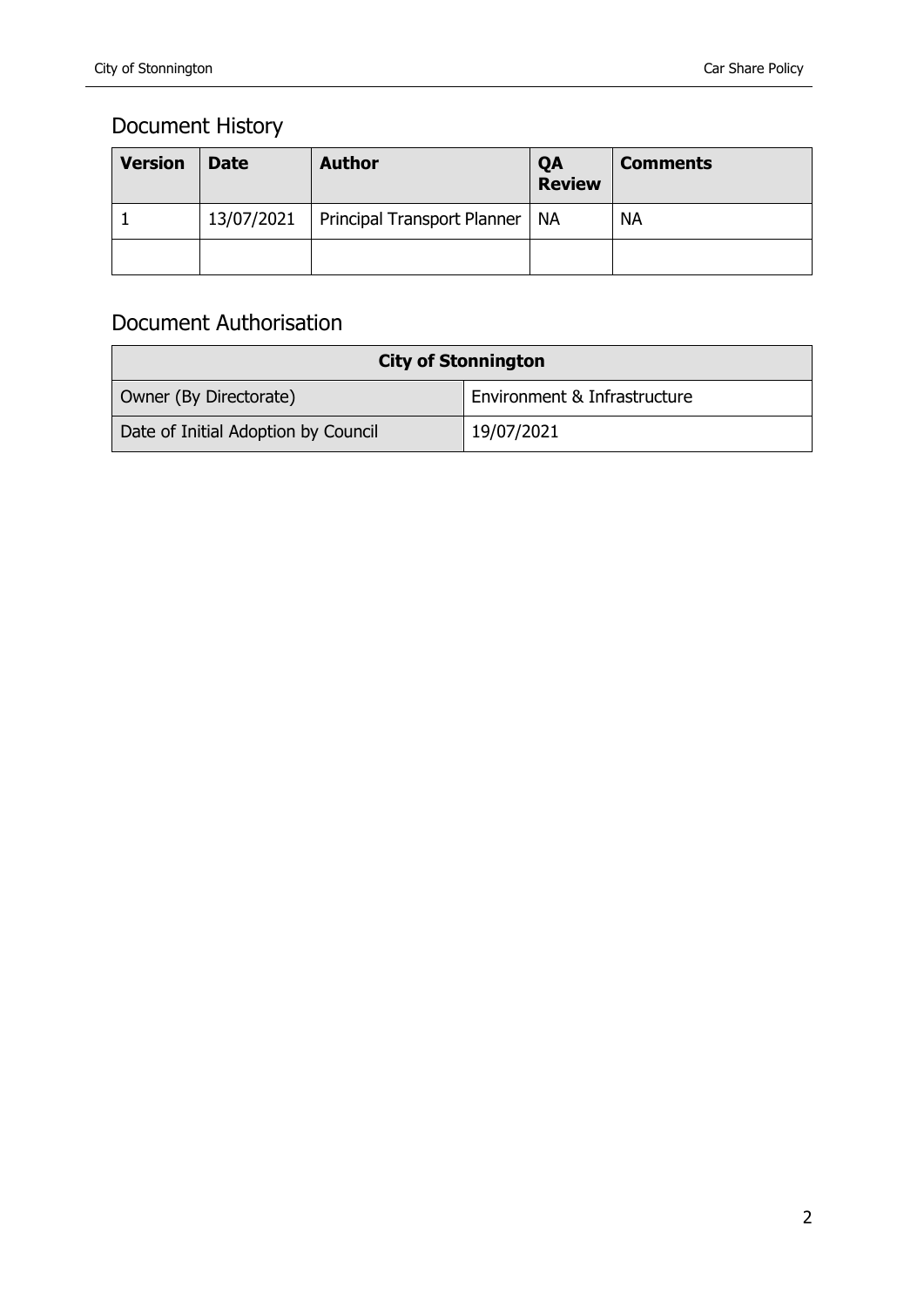# 1 Purpose

The Purpose of this Policy is to:

- Outline the role of car share as part of an integrated and sustainable transport system and define the benefits of car share to the local community, Council, and car share members.
- Establish a Council ambition to expand car share within the City of Stonnington in line with demand to support Council's strategic transport objectives of managing growth in private vehicle trips, increasing the efficiency of road space usage and promoting sustainable transport.
- Broadly outline the process and guidelines for the locating of new car share bays to provide assurance to providers, car share members and the community of its effective management.
- Outline the rationale behind fees and charges applicable to car share providers.

# 2 Scope

This Policy applies to:

- Commercial car share providers.
- The application, operation and expansion of on and off-street car share on Council owned and/or managed land, including necessary changes to parking restrictions.
- Supporting the provision of car share vehicles within private developments. This Policy does not however govern agreements between car share providers and vehicles on private property.

The Policy does not apply to peer-to-peer car share platforms (such as Car Next Door) where private individuals rent out their own vehicles.

# 3 Objectives

-

Car share helps manage car-dependency as members benefit from the flexibility of having access to a private vehicle without having to pay the fixed costs associated with owning a car. Car share fulfils an important role in an integrated and sustainable transport system by filling the mobility gap for journeys that cannot be undertaken by walking, cycling and public transport.

Expansion of conveniently located car share is recognised and supported in Council's Integrated Transport Plan 2020-25 and in the Sustainable Environment Strategy 2018-2023 as a sustainable transport mode and efficient use of kerbside space. Increased car share use provides benefits to car share members, resident non-members and the broader community in the following ways:

- Can reduce member's private vehicle trips and kilometres driven by up to 50% by signalling the true cost of vehicle-use, which can increase use of active and public transport modes and reduce overall vehicle congestion and associated emissions $<sup>1</sup>$ .</sup>
- Can reduce local parking demand as research indicates one car share vehicle can replace up to 10 privately owned vehicles, freeing up to 9 vehicles worth of space for the local community<sup>2</sup>.
- Can reduce transport costs as using car share can be cheaper than operating a private car<sup>3</sup>.
- Can improve the safety and lower the emissions of the local car fleet as car share vehicles are newer, safer and lower emissions, than the average private vehicle.
- Can enable more affordable housing, as apartments which include car share can reduce the need for private car parking which can cost \$30,000 to \$70,000 per space<sup>4</sup>.

Council is aiming to expand the network of publicly available car share vehicles across the municipality in line with community demand to grow membership in car share services and further realise the aforementioned benefits.

 $1, 2, 3, 4$  Boyle, P. (2016). The impact of car share services in Australia. International Car sharing association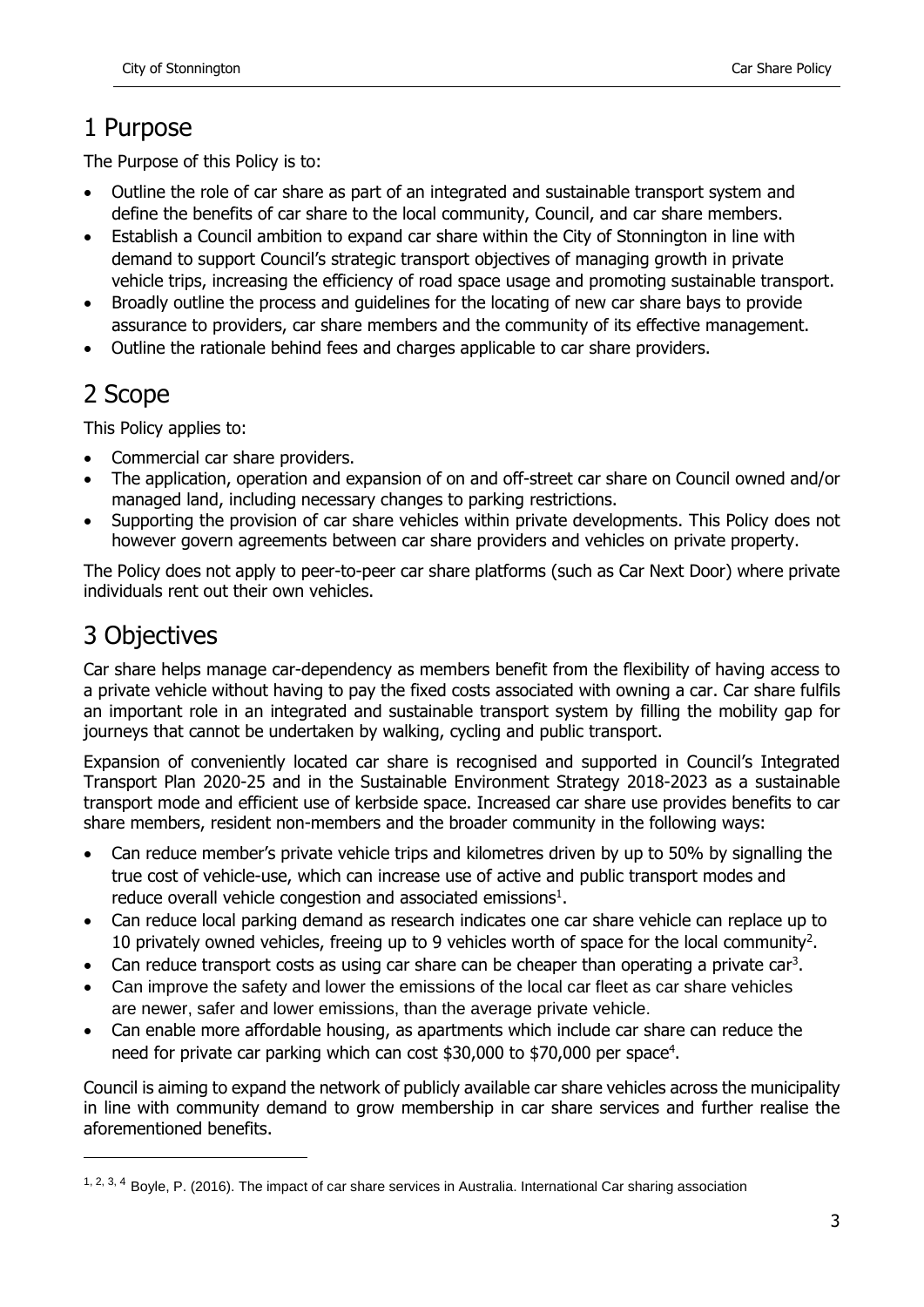### 4 Definitions

| Term                     | <b>Definition</b>                                                        |
|--------------------------|--------------------------------------------------------------------------|
| Car share                | A professional service that allows car share members to reserve vehicles |
|                          | for use any day or time of the week, via an online booking platform      |
| Car share member         | An individual or business approved by a car share provider to hold       |
|                          | membership to utilise that provider's car share vehicles.                |
| Car share providers      | An organisation approved by Council to apply for vehicles and/or on and  |
|                          | off-street Council-managed car spaces for their members to use.          |
| On-street car share bay  | An approved dedicated street parking space for a single car share        |
|                          | vehicle.                                                                 |
| Off-street car share bay | A dedicated car share parking space for a single car share vehicle in an |
|                          | off-street car park, residential or commercial building or property.     |
| Peer-to-peer car share   | A form of person-to-person lending where private individuals rent out    |
|                          | their own vehicles. For example "Car Next Door"                          |
| Permissible parking      | Parking that is allowable under the Road Management Act 2004 and         |
| spaces                   | subordinate legislation                                                  |

# 5 Policy Principles

#### **Expanding car share**

The City of Stonnington will expand car share in line with community demand through welcoming applications for new dedicated car share parking bays and vehicles from car share providers. Car share providers must demonstrate they meet minimum operating criteria before applying for new car share bays. Providers must demonstrate high levels of existing or projected local use of car share services and address the below location guidance in applications for new car share.

#### **Location guidance for on-street dedicated car share spaces**

The below guiding principles inform the priority placement and Council Officer assessment of onstreet car share to ensure they are competitive with private car use and are an effective use of kerbside space:

- Easily accessible and highly visible, whilst not unduly impacting non car share members.
- Distributed near public transport nodes, within easy access to activity centres and in areas of high forecast demand including high population density and forecast population growth.
- Safely located so as not to block pedestrian sightlines, impede road access or impact accessibility and can only be located in 'permissible parking spaces'.

In assessing car share applications, Council Officers will consult property owners directly affected by a proposed car share bay to understand any specific issues or matters that need to be considered.

#### **Car Share fees and charges**

Council seeks to recover the costs associated with the installation of car share bays and vehicles including signage, line marking and traffic management through fees outlined in the Car Share Fee Schedule. Council will charge an annual fee as per the Car Share Fee Schedule to cover ongoing administration and maintenance costs with higher annual fees applicable in shopping streets to recognise the higher value of parking spaces due to greater demand including for alternative uses such as roadside dining. The Car Share Fee Schedule will be reviewed annually as part of Council's Fees and Charges process. Council will consider the alignment of car share to Council strategies, community demand for car share and will undertake benchmarking with neighbouring councils in determining appropriate fees and charges.